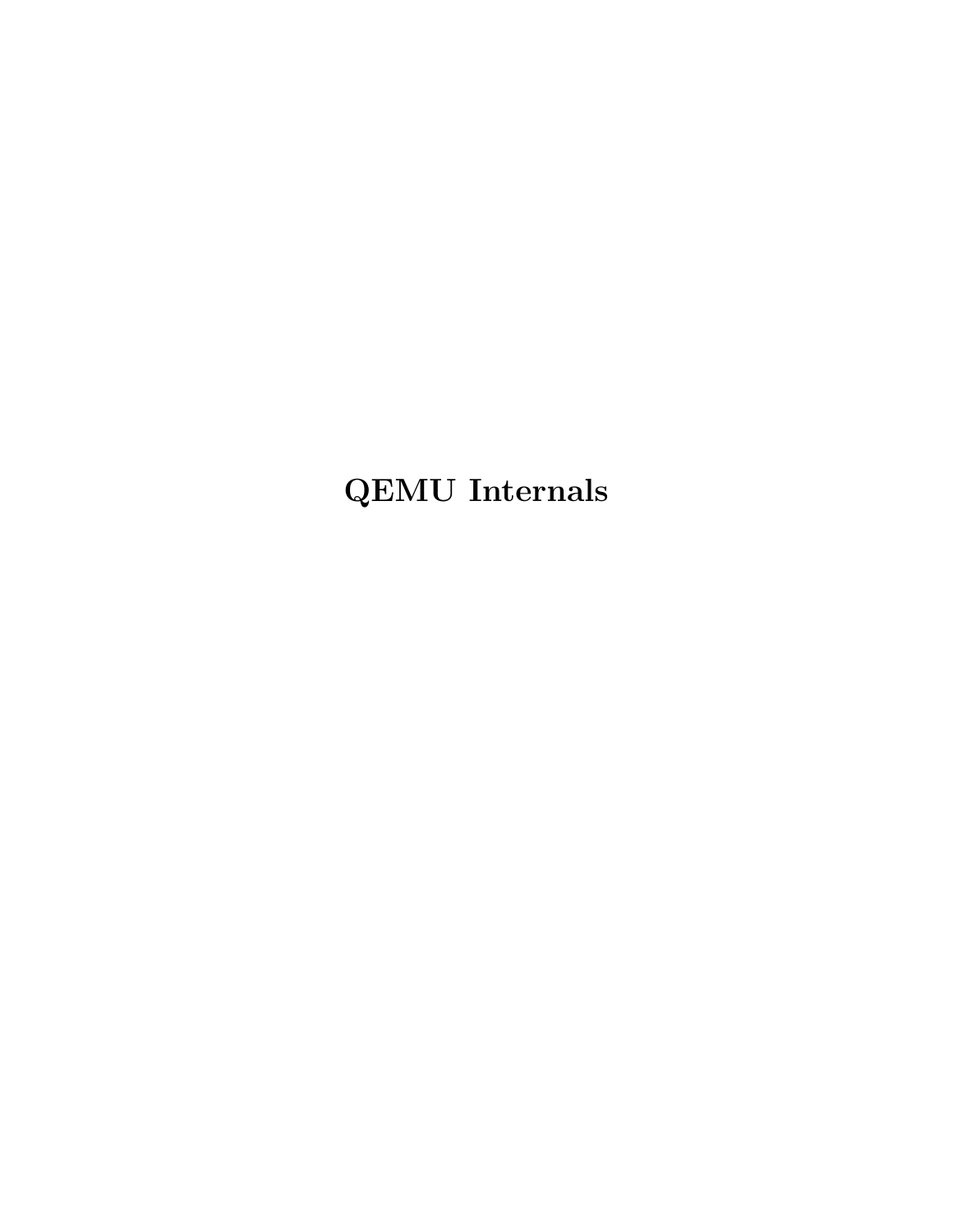# Table of Contents

| 1                        |      |                                                                                            |
|--------------------------|------|--------------------------------------------------------------------------------------------|
|                          | 1.1  |                                                                                            |
|                          | 1.2  |                                                                                            |
|                          | 1.3  |                                                                                            |
|                          | 1.4  |                                                                                            |
|                          | 1.5  |                                                                                            |
|                          | 1.6  |                                                                                            |
|                          | 1.7  |                                                                                            |
|                          | 1.8  |                                                                                            |
| $\mathbf 2$              |      |                                                                                            |
|                          | 2.1  | QEMU compared to other emulators $\dots\dots\dots\dots\dots\dots\dots\dots\dots\dots\dots$ |
|                          | 2.2  |                                                                                            |
|                          | 2.3  |                                                                                            |
|                          | 2.4  |                                                                                            |
|                          | 2.5  |                                                                                            |
|                          | 2.6  |                                                                                            |
|                          | 2.7  |                                                                                            |
|                          | 2.8  |                                                                                            |
|                          | 2.9  |                                                                                            |
|                          | 2.10 |                                                                                            |
|                          | 2.11 |                                                                                            |
|                          | 2.12 |                                                                                            |
|                          |      | 2.12.1                                                                                     |
|                          |      | 2.12.2                                                                                     |
|                          |      | 2.12.3<br>2.12.4                                                                           |
|                          |      |                                                                                            |
|                          |      |                                                                                            |
| 3                        |      |                                                                                            |
|                          | 3.1  |                                                                                            |
|                          | 3.2  |                                                                                            |
| $\overline{\mathcal{A}}$ |      |                                                                                            |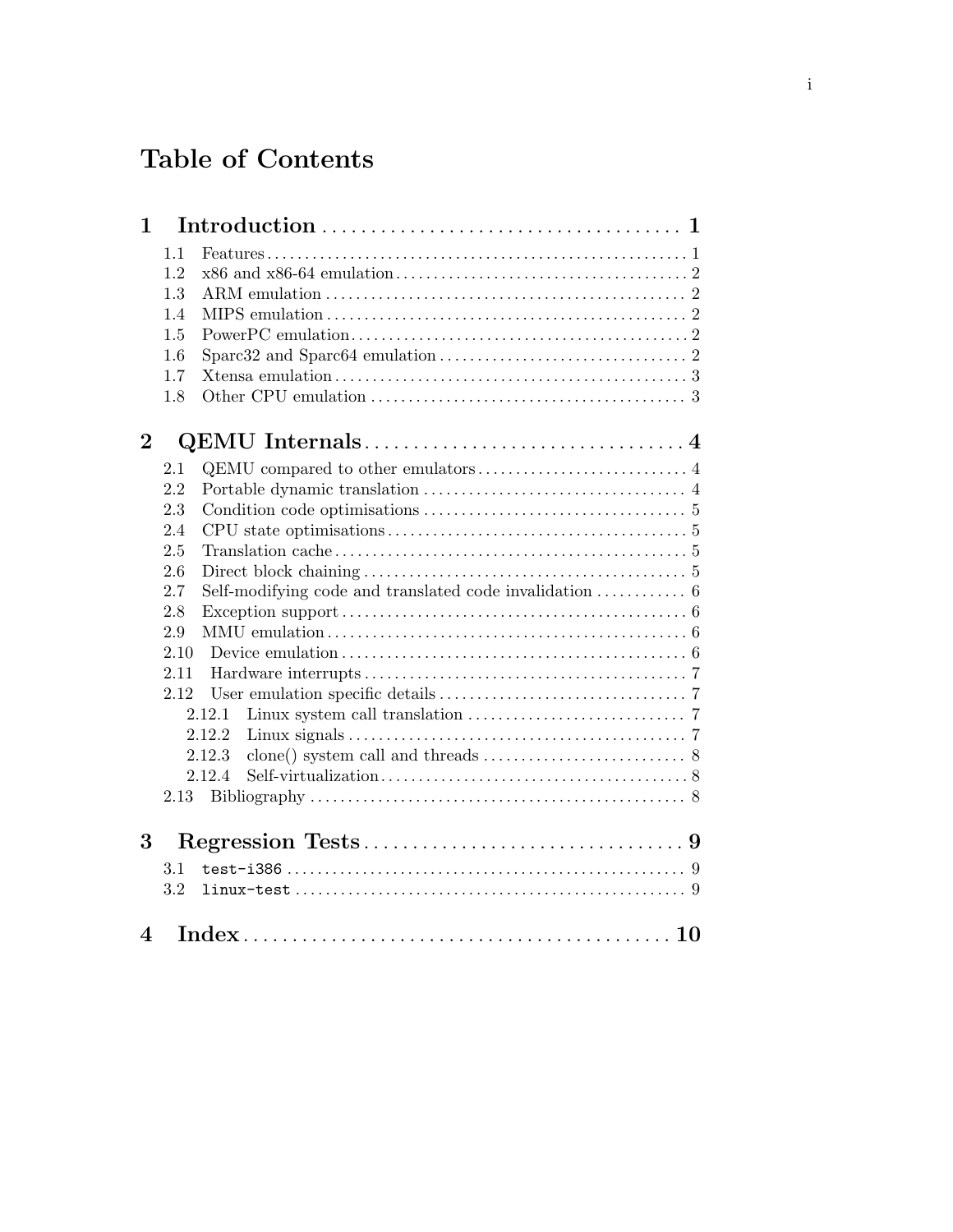## <span id="page-2-0"></span>1 Introduction

## 1.1 Features

QEMU is a FAST! processor emulator using a portable dynamic translator.

QEMU has two operating modes:

- − Full system emulation. In this mode (full platform virtualization), QEMU emulates a full system (usually a PC), including a processor and various peripherals. It can be used to launch several different Operating Systems at once without rebooting the host machine or to debug system code.
- − User mode emulation. In this mode (application level virtualization), QEMU can launch processes compiled for one CPU on another CPU, however the Operating Systems must match. This can be used for example to ease cross-compilation and crossdebugging.

As QEMU requires no host kernel driver to run, it is very safe and easy to use.

QEMU generic features:

- User space only or full system emulation.
- Using dynamic translation to native code for reasonable speed.
- Working on x86, x86.64 and PowerPC32/64 hosts. Being tested on ARM, HPPA, Sparc32 and Sparc64. Previous versions had some support for Alpha and S390 hosts, but TCG (see below) doesn't support those yet.
- Self-modifying code support.
- Precise exceptions support.
- Floating point library supporting both full software emulation and native host FPU instructions.

QEMU user mode emulation features:

- Generic Linux system call converter, including most ioctls.
- clone() emulation using native CPU clone() to use Linux scheduler for threads.
- Accurate signal handling by remapping host signals to target signals.

Linux user emulator (Linux host only) can be used to launch the Wine Windows API emulator (<http://www.winehq.org>). A BSD user emulator for BSD hosts is under development. It would also be possible to develop a similar user emulator for Solaris.

QEMU full system emulation features:

- QEMU uses a full software MMU for maximum portability.
- QEMU can optionally use an in-kernel accelerator, like kvm. The accelerators execute some of the guest code natively, while continuing to emulate the rest of the machine.
- Various hardware devices can be emulated and in some cases, host devices (e.g. serial and parallel ports, USB, drives) can be used transparently by the guest Operating System. Host device passthrough can be used for talking to external physical peripherals (e.g. a webcam, modem or tape drive).
- Symmetric multiprocessing (SMP) even on a host with a single CPU. On a SMP host system, QEMU can use only one CPU fully due to difficulty in implementing atomic memory accesses efficiently.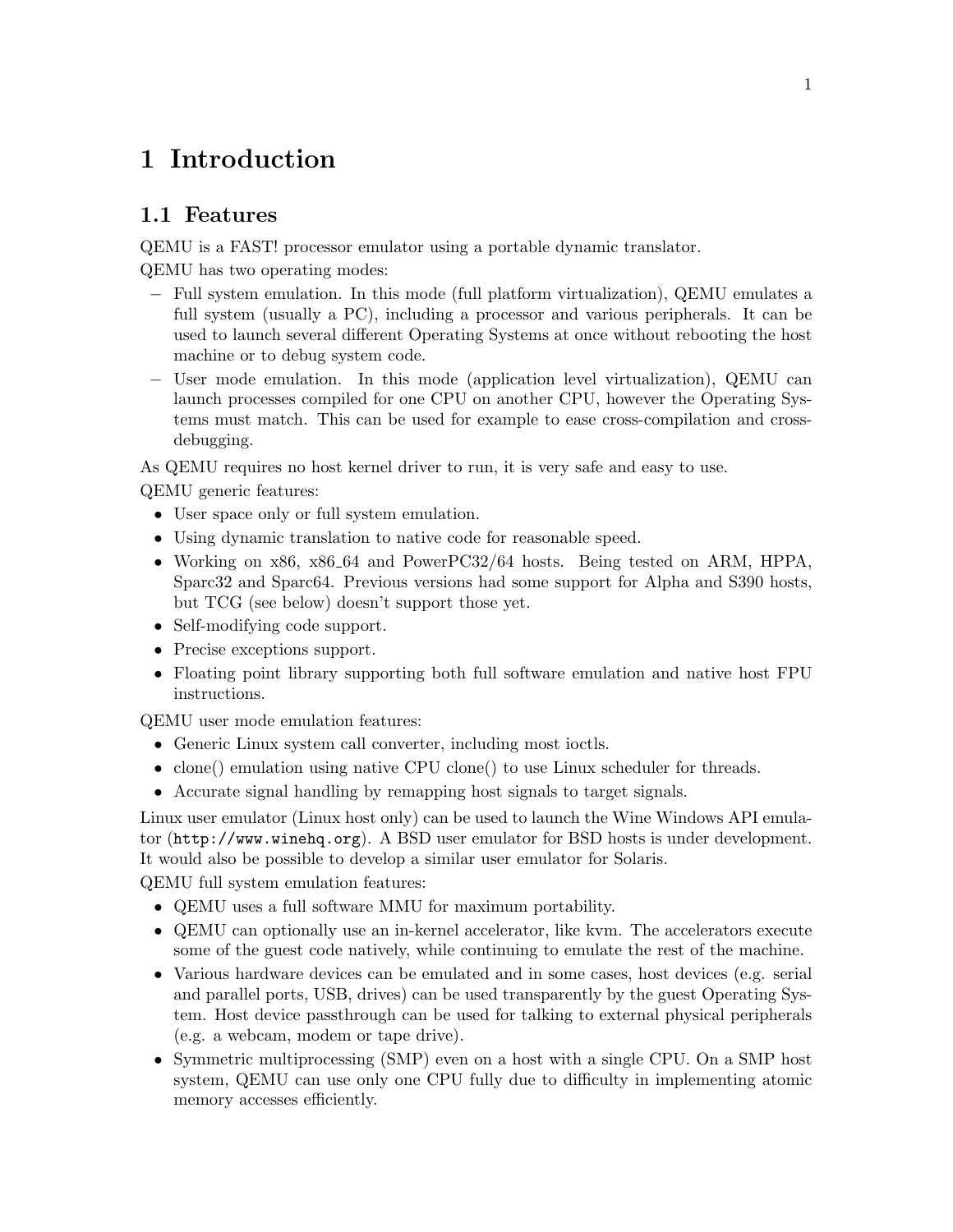#### <span id="page-3-0"></span>1.2 x86 and x86-64 emulation

QEMU x86 target features:

- The virtual x86 CPU supports 16 bit and 32 bit addressing with segmentation. LDT/GDT and IDT are emulated. VM86 mode is also supported to run DOSEMU. There is some support for MMX/3DNow!, SSE, SSE2, SSE3, SSSE3, and SSE4 as well as x86-64 SVM.
- Support of host page sizes bigger than  $4KB$  in user mode emulation.
- QEMU can emulate itself on x86.
- An extensive Linux x86 CPU test program is included tests/test-i386. It can be used to test other x86 virtual CPUs.

Current QEMU limitations:

- Limited x86-64 support.
- IPC syscalls are missing.
- The x86 segment limits and access rights are not tested at every memory access (yet). Hopefully, very few OSes seem to rely on that for normal use.

#### 1.3 ARM emulation

- Full ARM 7 user emulation.
- NWFPE FPU support included in user Linux emulation.
- Can run most ARM Linux binaries.

#### 1.4 MIPS emulation

- The system emulation allows full MIPS32/MIPS64 Release 2 emulation, including privileged instructions, FPU and MMU, in both little and big endian modes.
- The Linux userland emulation can run many 32 bit MIPS Linux binaries.

Current QEMU limitations:

- Self-modifying code is not always handled correctly.
- 64 bit userland emulation is not implemented.
- The system emulation is not complete enough to run real firmware.
- The watchpoint debug facility is not implemented.

#### 1.5 PowerPC emulation

- Full PowerPC 32 bit emulation, including privileged instructions, FPU and MMU.
- Can run most PowerPC Linux binaries.

#### 1.6 Sparc32 and Sparc64 emulation

• Full SPARC V8 emulation, including privileged instructions, FPU and MMU. SPARC V9 emulation includes most privileged and VIS instructions, FPU and I/D MMU. Alignment is fully enforced.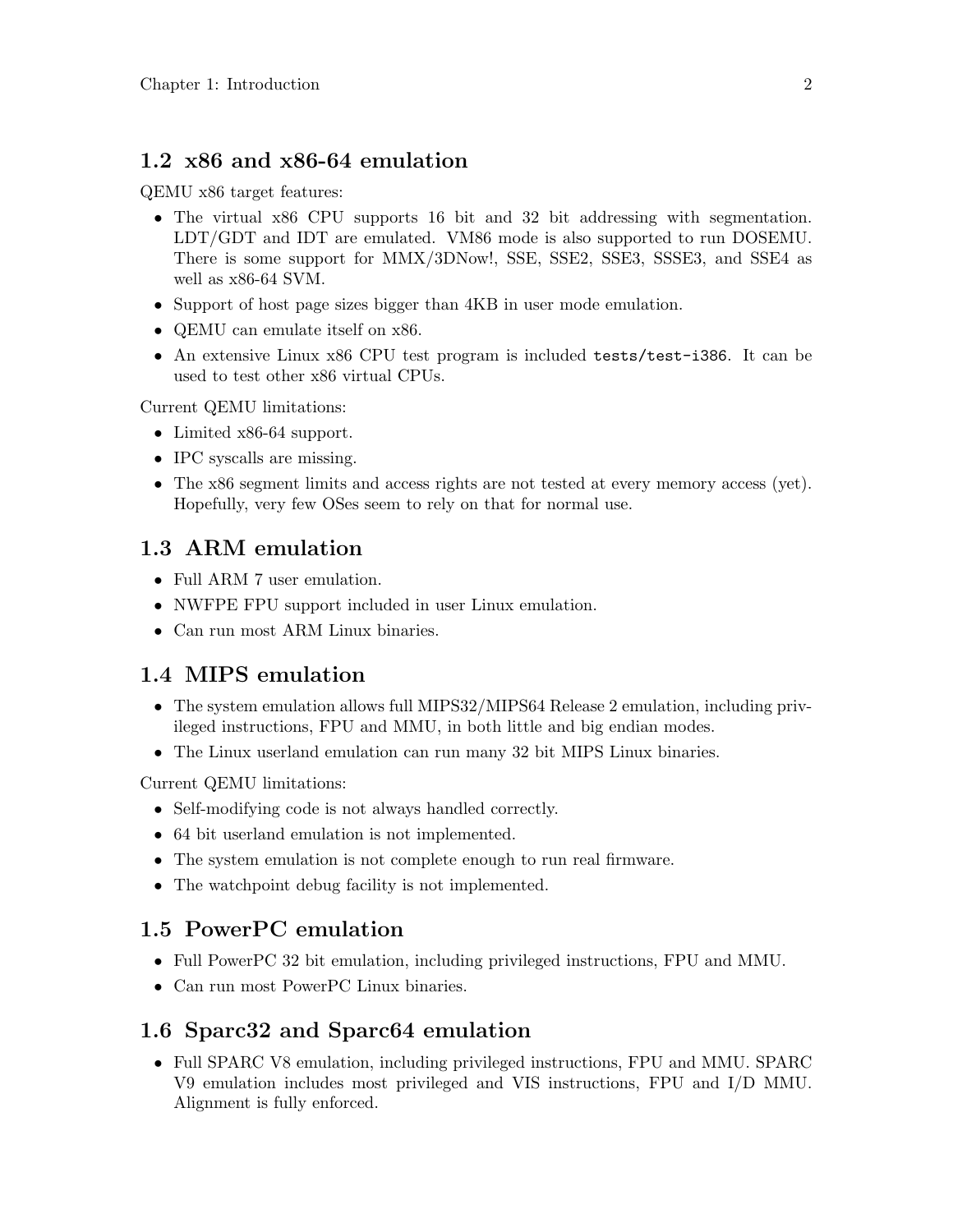<span id="page-4-0"></span>• Can run most 32-bit SPARC Linux binaries, SPARC32PLUS Linux binaries and some 64-bit SPARC Linux binaries.

Current QEMU limitations:

- IPC syscalls are missing.
- Floating point exception support is buggy.
- Atomic instructions are not correctly implemented.
- There are still some problems with Sparc64 emulators.

#### 1.7 Xtensa emulation

- Core Xtensa ISA emulation, including most options: code density, loop, extended L32R, 16- and 32-bit multiplication, 32-bit division, MAC16, miscellaneous operations, boolean, FP coprocessor, coprocessor context, debug, multiprocessor synchronization, conditional store, exceptions, relocatable vectors, unaligned exception, interrupts (including high priority and timer), hardware alignment, region protection, region translation, MMU, windowed registers, thread pointer, processor ID.
- Not implemented options: data/instruction cache (including cache prefetch and locking), XLMI, processor interface. Also options not covered by the core ISA (e.g. FLIX, wide branches) are not implemented.
- Can run most Xtensa Linux binaries.
- New core configuration that requires no additional instructions may be created from overlay with minimal amount of hand-written code.

## 1.8 Other CPU emulation

In addition to the above, QEMU supports emulation of other CPUs with varying levels of success. These are:

- Alpha
- CRIS
- M68k
- $\bullet$  SH4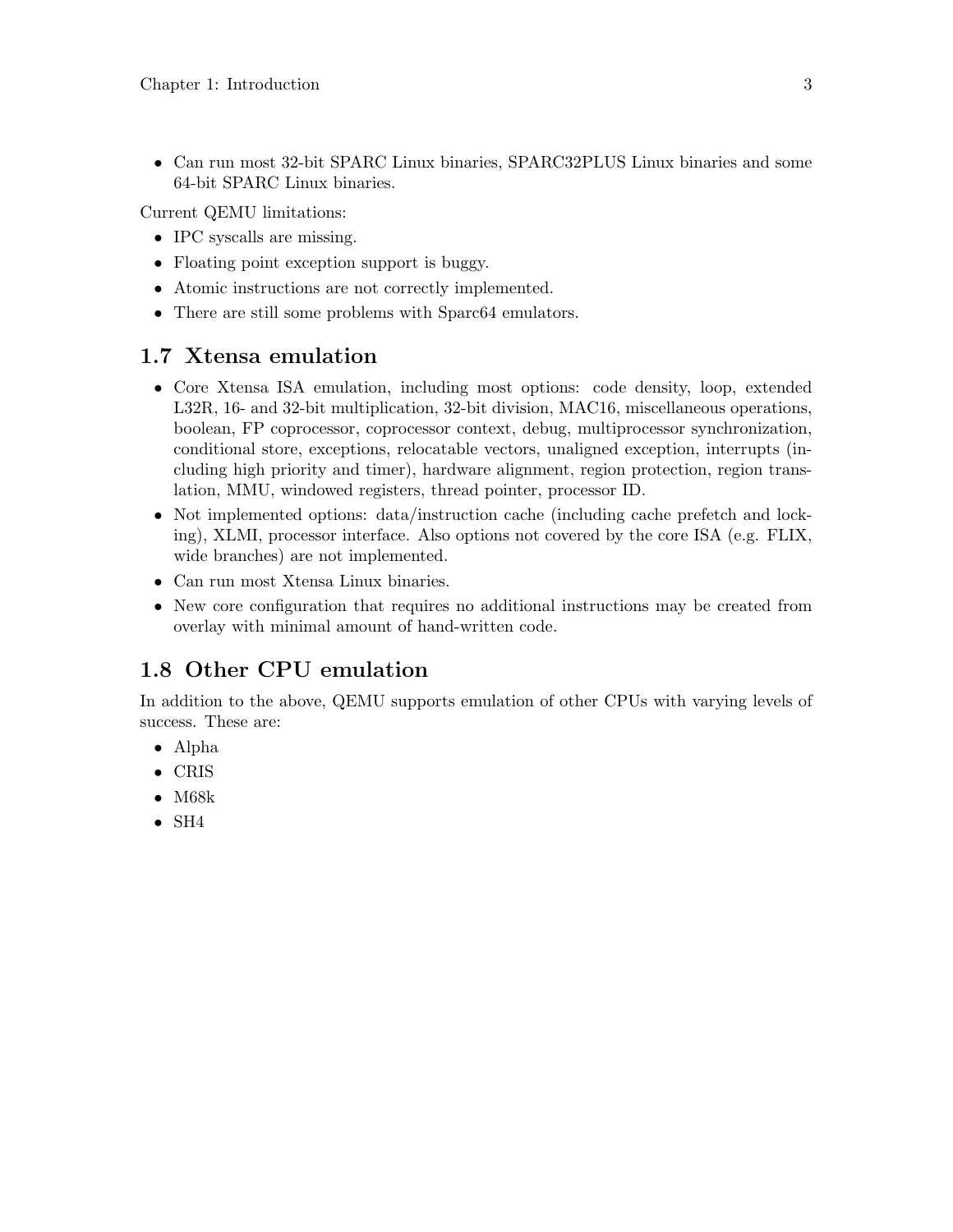## <span id="page-5-0"></span>2 QEMU Internals

#### 2.1 QEMU compared to other emulators

Like bochs [1], QEMU emulates an x86 CPU. But QEMU is much faster than bochs as it uses dynamic compilation. Bochs is closely tied to x86 PC emulation while QEMU can emulate several processors.

Like Valgrind [2], QEMU does user space emulation and dynamic translation. Valgrind is mainly a memory debugger while QEMU has no support for it (QEMU could be used to detect out of bound memory accesses as Valgrind, but it has no support to track uninitialised data as Valgrind does). The Valgrind dynamic translator generates better code than QEMU (in particular it does register allocation) but it is closely tied to an x86 host and target and has no support for precise exceptions and system emulation.

EM86 [3] is the closest project to user space QEMU (and QEMU still uses some of its code, in particular the ELF file loader). EM86 was limited to an alpha host and used a proprietary and slow interpreter (the interpreter part of the FX!32 Digital Win32 code translator [4]).

TWIN from Willows Software was a Windows API emulator like Wine. It is less accurate than Wine but includes a protected mode x86 interpreter to launch x86 Windows executables. Such an approach has greater potential because most of the Windows API is executed natively but it is far more difficult to develop because all the data structures and function parameters exchanged between the API and the x86 code must be converted.

User mode Linux [5] was the only solution before QEMU to launch a Linux kernel as a process while not needing any host kernel patches. However, user mode Linux requires heavy kernel patches while QEMU accepts unpatched Linux kernels. The price to pay is that QEMU is slower.

The Plex86 [6] PC virtualizer is done in the same spirit as the now obsolete qemu-fast system emulator. It requires a patched Linux kernel to work (you cannot launch the same kernel on your PC), but the patches are really small. As it is a PC virtualizer (no emulation is done except for some privileged instructions), it has the potential of being faster than QEMU. The downside is that a complicated (and potentially unsafe) host kernel patch is needed.

The commercial PC Virtualizers (VMWare [7], VirtualPC [8]) are faster than QEMU (without virtualization), but they all need specific, proprietary and potentially unsafe host drivers. Moreover, they are unable to provide cycle exact simulation as an emulator can.

VirtualBox [9], Xen [10] and KVM [11] are based on QEMU. QEMU-SystemC [12] uses QEMU to simulate a system where some hardware devices are developed in SystemC.

## 2.2 Portable dynamic translation

QEMU is a dynamic translator. When it first encounters a piece of code, it converts it to the host instruction set. Usually dynamic translators are very complicated and highly CPU dependent. QEMU uses some tricks which make it relatively easily portable and simple while achieving good performances.

After the release of version 0.9.1, QEMU switched to a new method of generating code, Tiny Code Generator or TCG. TCG relaxes the dependency on the exact version of the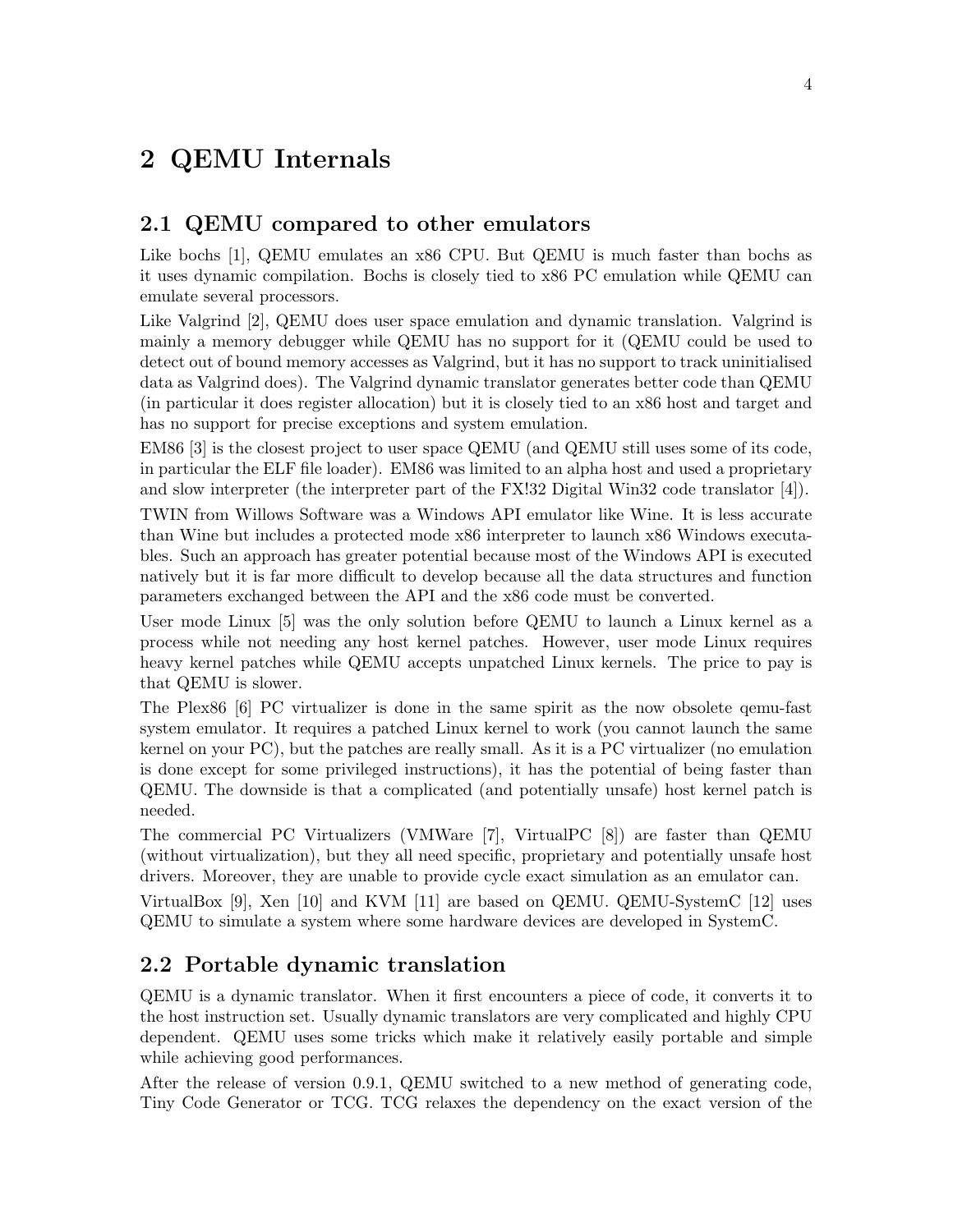<span id="page-6-0"></span>compiler used. The basic idea is to split every target instruction into a couple of RISClike TCG ops (see target-i386/translate.c). Some optimizations can be performed at this stage, including liveness analysis and trivial constant expression evaluation. TCG ops are then implemented in the host CPU back end, also known as TCG target (see tcg/i386/tcg-target.inc.c). For more information, please take a look at tcg/README.

## 2.3 Condition code optimisations

Lazy evaluation of CPU condition codes (EFLAGS register on x86) is important for CPUs where every instruction sets the condition codes. It tends to be less important on conventional RISC systems where condition codes are only updated when explicitly requested. On Sparc64, costly update of both 32 and 64 bit condition codes can be avoided with lazy evaluation.

Instead of computing the condition codes after each x86 instruction, QEMU just stores one operand (called CC\_SRC), the result (called CC\_DST) and the type of operation (called CC\_ OP). When the condition codes are needed, the condition codes can be calculated using this information. In addition, an optimized calculation can be performed for some instruction types like conditional branches.

CC\_OP is almost never explicitly set in the generated code because it is known at translation time.

The lazy condition code evaluation is used on x86, m68k, cris and Sparc. ARM uses a simplified variant for the N and Z flags.

## 2.4 CPU state optimisations

The target CPUs have many internal states which change the way it evaluates instructions. In order to achieve a good speed, the translation phase considers that some state information of the virtual CPU cannot change in it. The state is recorded in the Translation Block (TB). If the state changes (e.g. privilege level), a new TB will be generated and the previous TB won't be used anymore until the state matches the state recorded in the previous TB. For example, if the SS, DS and ES segments have a zero base, then the translator does not even generate an addition for the segment base.

[The FPU stack pointer register is not handled that way yet].

#### 2.5 Translation cache

A 32 MByte cache holds the most recently used translations. For simplicity, it is completely flushed when it is full. A translation unit contains just a single basic block (a block of x86 instructions terminated by a jump or by a virtual CPU state change which the translator cannot deduce statically).

## 2.6 Direct block chaining

After each translated basic block is executed, QEMU uses the simulated Program Counter (PC) and other cpu state information (such as the CS segment base value) to find the next basic block.

In order to accelerate the most common cases where the new simulated PC is known, QEMU can patch a basic block so that it jumps directly to the next one.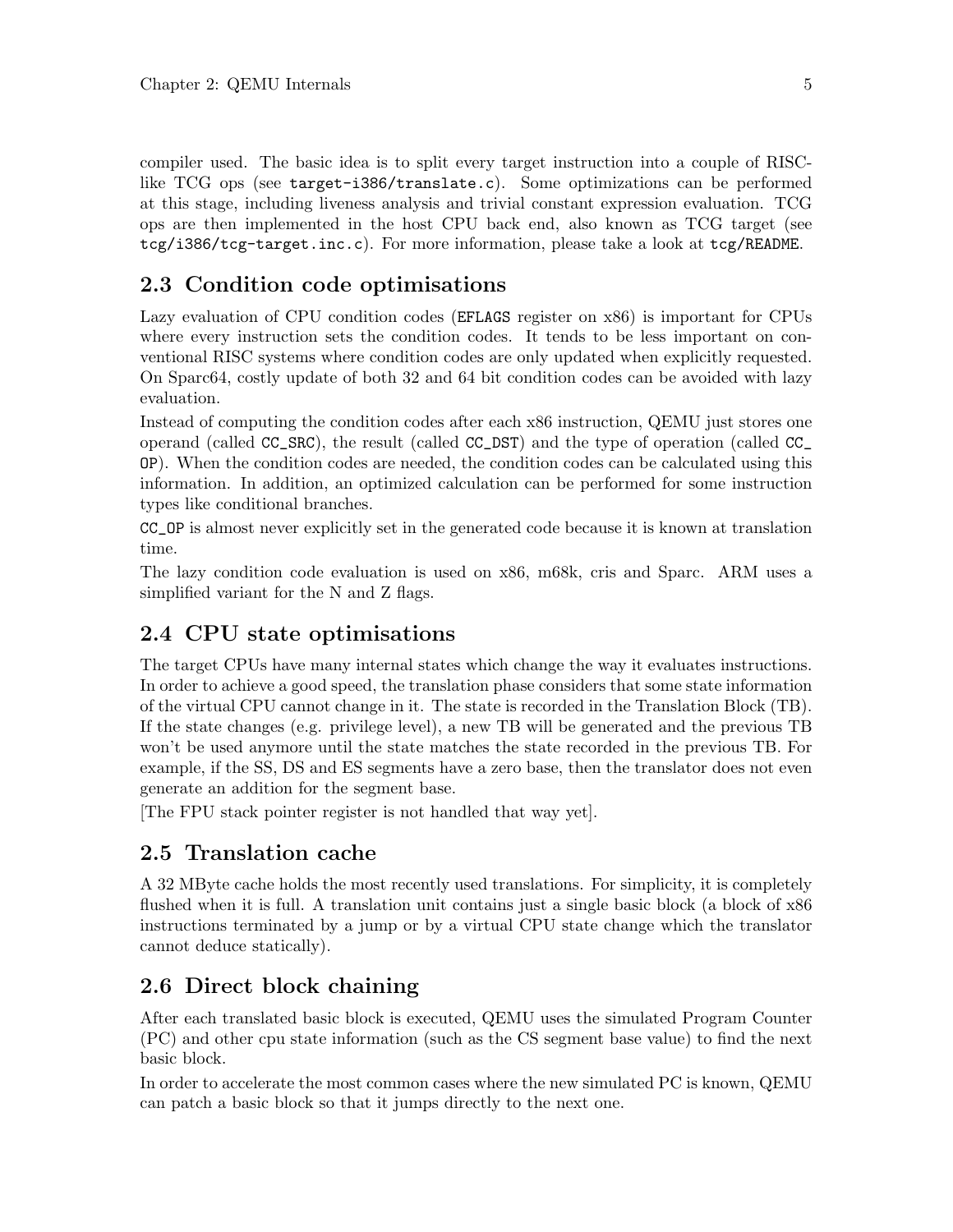<span id="page-7-0"></span>The most portable code uses an indirect jump. An indirect jump makes it easier to make the jump target modification atomic. On some host architectures (such as x86 or PowerPC), the JUMP opcode is directly patched so that the block chaining has no overhead.

## 2.7 Self-modifying code and translated code invalidation

Self-modifying code is a special challenge in x86 emulation because no instruction cache invalidation is signaled by the application when code is modified.

When translated code is generated for a basic block, the corresponding host page is write protected if it is not already read-only. Then, if a write access is done to the page, Linux raises a SEGV signal. QEMU then invalidates all the translated code in the page and enables write accesses to the page.

Correct translated code invalidation is done efficiently by maintaining a linked list of every translated block contained in a given page. Other linked lists are also maintained to undo direct block chaining.

On RISC targets, correctly written software uses memory barriers and cache flushes, so some of the protection above would not be necessary. However, QEMU still requires that the generated code always matches the target instructions in memory in order to handle exceptions correctly.

#### 2.8 Exception support

longjmp() is used when an exception such as division by zero is encountered.

The host SIGSEGV and SIGBUS signal handlers are used to get invalid memory accesses. The simulated program counter is found by retranslating the corresponding basic block and by looking where the host program counter was at the exception point.

The virtual CPU cannot retrieve the exact EFLAGS register because in some cases it is not computed because of condition code optimisations. It is not a big concern because the emulated code can still be restarted in any cases.

#### 2.9 MMU emulation

For system emulation QEMU supports a soft MMU. In that mode, the MMU virtual to physical address translation is done at every memory access. QEMU uses an address translation cache to speed up the translation.

In order to avoid flushing the translated code each time the MMU mappings change, QEMU uses a physically indexed translation cache. It means that each basic block is indexed with its physical address.

When MMU mappings change, only the chaining of the basic blocks is reset (i.e. a basic block can no longer jump directly to another one).

#### 2.10 Device emulation

Systems emulated by QEMU are organized by boards. At initialization phase, each board instantiates a number of CPUs, devices, RAM and ROM. Each device in turn can assign I/O ports or memory areas (for MMIO) to its handlers. When the emulation starts, an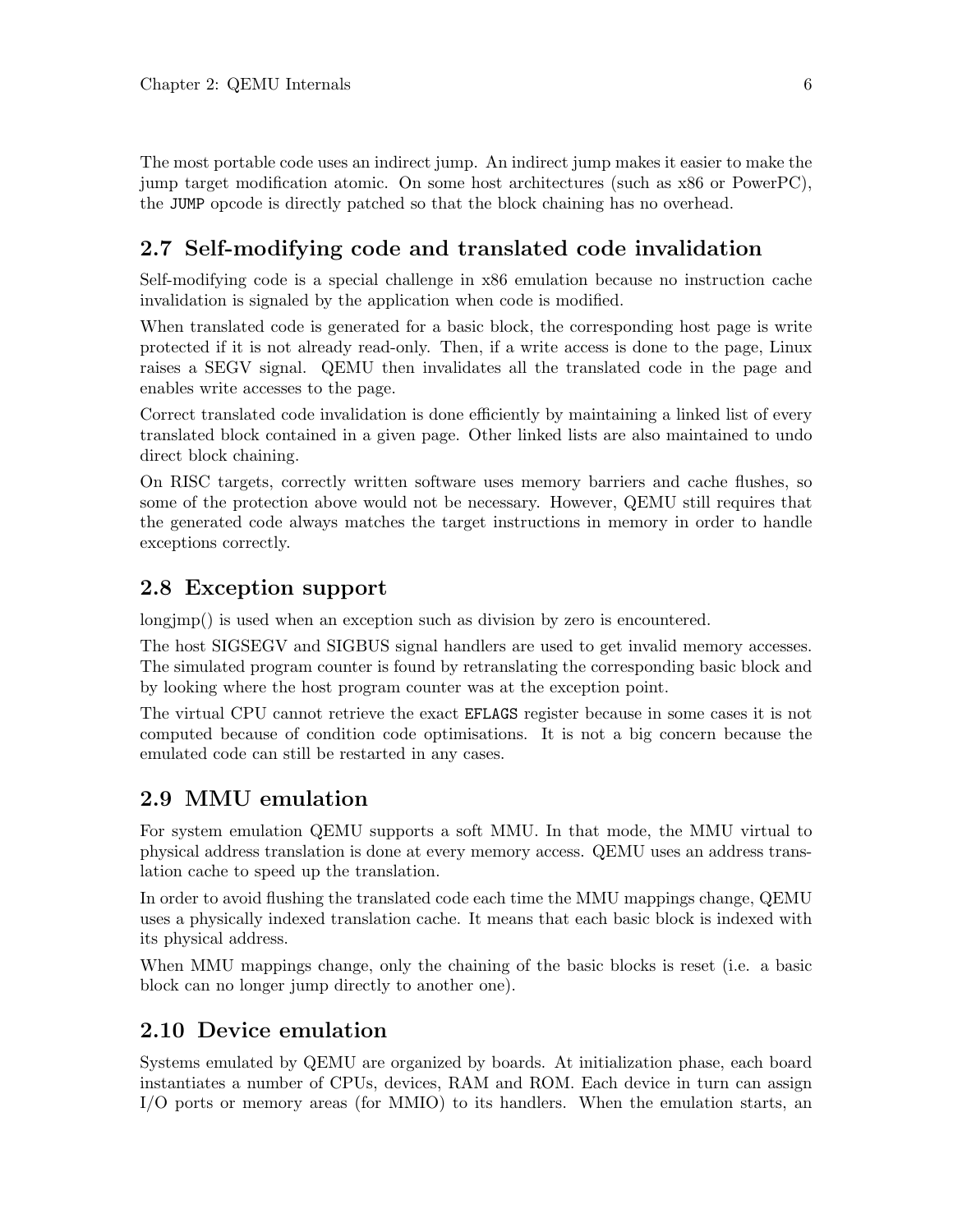<span id="page-8-0"></span>access to the ports or MMIO memory areas assigned to the device causes the corresponding handler to be called.

RAM and ROM are handled more optimally, only the offset to the host memory needs to be added to the guest address.

The video RAM of VGA and other display cards is special: it can be read or written directly like RAM, but write accesses cause the memory to be marked with VGA DIRTY flag as well.

QEMU supports some device classes like serial and parallel ports, USB, drives and network devices, by providing APIs for easier connection to the generic, higher level implementations. The API hides the implementation details from the devices, like native device use or advanced block device formats like QCOW.

Usually the devices implement a reset method and register support for saving and loading of the device state. The devices can also use timers, especially together with the use of bottom halves (BHs).

## 2.11 Hardware interrupts

In order to be faster, QEMU does not check at every basic block if a hardware interrupt is pending. Instead, the user must asynchronously call a specific function to tell that an interrupt is pending. This function resets the chaining of the currently executing basic block. It ensures that the execution will return soon in the main loop of the CPU emulator. Then the main loop can test if the interrupt is pending and handle it.

## 2.12 User emulation specific details

#### 2.12.1 Linux system call translation

QEMU includes a generic system call translator for Linux. It means that the parameters of the system calls can be converted to fix the endianness and 32/64 bit issues. The IOCTLs are converted with a generic type description system (see ioctls.h and thunk.c).

QEMU supports host CPUs which have pages bigger than 4KB. It records all the mappings the process does and try to emulated the mmap() system calls in cases where the host mmap() call would fail because of bad page alignment.

#### 2.12.2 Linux signals

Normal and real-time signals are queued along with their information (siginfo<sub>t</sub>) as it is done in the Linux kernel. Then an interrupt request is done to the virtual CPU. When it is interrupted, one queued signal is handled by generating a stack frame in the virtual CPU as the Linux kernel does. The sigreturn() system call is emulated to return from the virtual signal handler.

Some signals (such as SIGALRM) directly come from the host. Other signals are synthesized from the virtual CPU exceptions such as SIGFPE when a division by zero is done (see main.c:cpu\_loop()).

The blocked signal mask is still handled by the host Linux kernel so that most signal system calls can be redirected directly to the host Linux kernel. Only the sigaction() and sigreturn() system calls need to be fully emulated (see signal.c).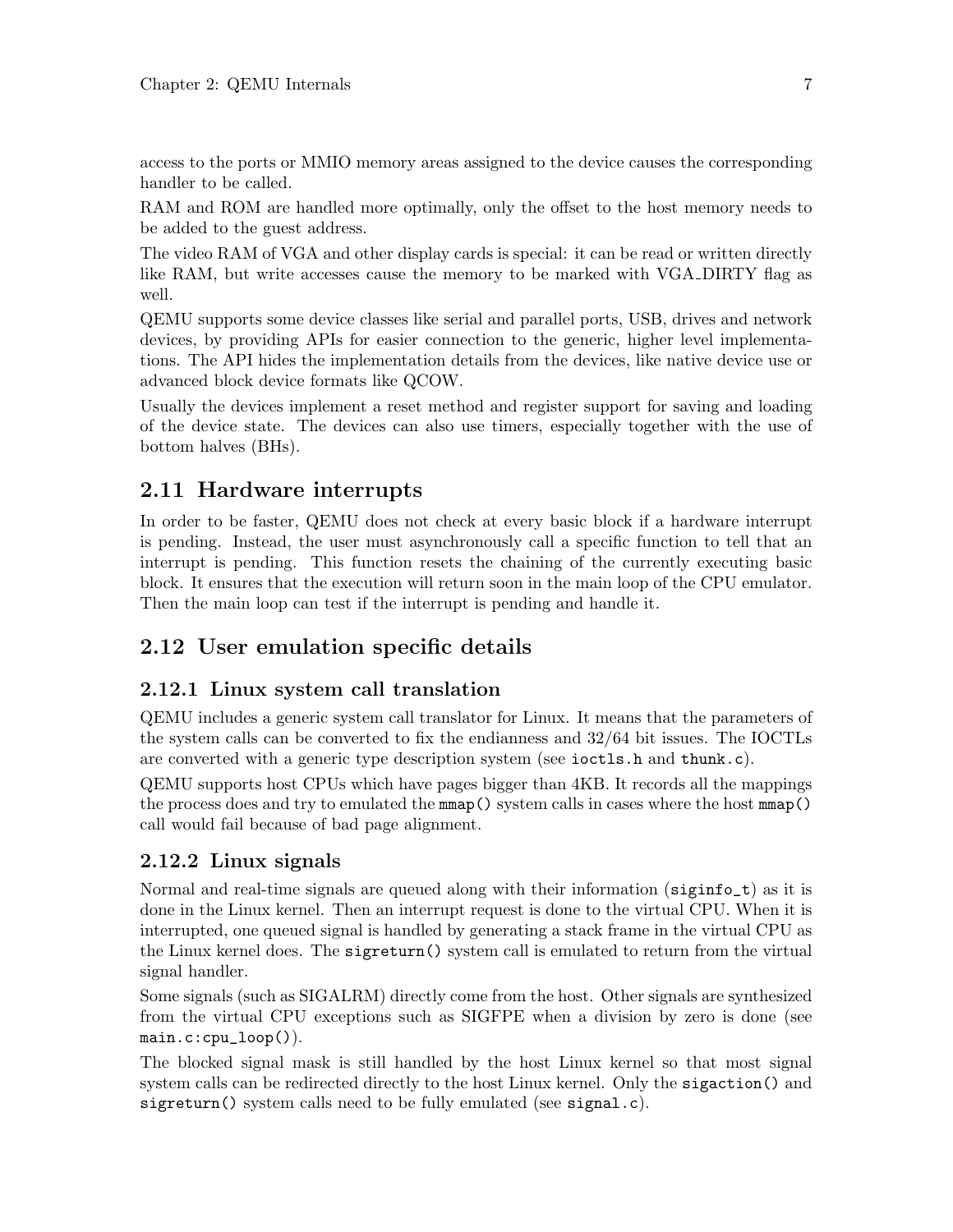#### <span id="page-9-0"></span>2.12.3 clone() system call and threads

The Linux clone() system call is usually used to create a thread. QEMU uses the host clone() system call so that real host threads are created for each emulated thread. One virtual CPU instance is created for each thread.

The virtual x86 CPU atomic operations are emulated with a global lock so that their semantic is preserved.

Note that currently there are still some locking issues in QEMU. In particular, the translated cache flush is not protected yet against reentrancy.

#### 2.12.4 Self-virtualization

QEMU was conceived so that ultimately it can emulate itself. Although it is not very useful, it is an important test to show the power of the emulator.

Achieving self-virtualization is not easy because there may be address space conflicts. QEMU user emulators solve this problem by being an executable ELF shared object as the ld-linux.so ELF interpreter. That way, it can be relocated at load time.

#### 2.13 Bibliography

- [1] <http://bochs.sourceforge.net/>, the Bochs IA-32 Emulator Project, by Kevin Lawton et al.
- [2] <http://www.valgrind.org/>, Valgrind, an open-source memory debugger for GNU/Linux.
- [3] [http://ftp.dreamtime.org/pub/linux/Linux-Alpha/em86/v0.2/docs/](http://ftp.dreamtime.org/pub/linux/Linux-Alpha/em86/v0.2/docs/em86.html) [em86.html](http://ftp.dreamtime.org/pub/linux/Linux-Alpha/em86/v0.2/docs/em86.html), the EM86 x86 emulator on Alpha-Linux.
- [4] [http: / / www . usenix . org / publications / library / proceedings /](http://www.usenix.org/publications/library/proceedings/usenix-nt97/full_papers/chernoff/chernoff.pdf) [usenix-nt97 / full\\_papers / chernoff / chernoff . pdf](http://www.usenix.org/publications/library/proceedings/usenix-nt97/full_papers/chernoff/chernoff.pdf), DIGITAL FX!32: Running 32-Bit x86 Applications on Alpha NT, by Anton Chernoff and Ray Hookway.
- [5] <http://user-mode-linux.sourceforge.net/>, The User-mode Linux Kernel.
- [6] <http://www.plex86.org/>, The new Plex86 project.
- [7] <http://www.vmware.com/>, The VMWare PC virtualizer.
- [8] <https://www.microsoft.com/download/details.aspx?id=3702>, The VirtualPC PC virtualizer.
- [9] <http://virtualbox.org/>, The VirtualBox PC virtualizer.
- [10] <http://www.xen.org/>, The Xen hypervisor.
- [11] <http://www.linux-kvm.org/>, Kernel Based Virtual Machine (KVM).
- [12] [http: / / www . greensocs . com / projects / QEMUSystemC](http://www.greensocs.com/projects/QEMUSystemC), QEMU-SystemC, a hardware co-simulator.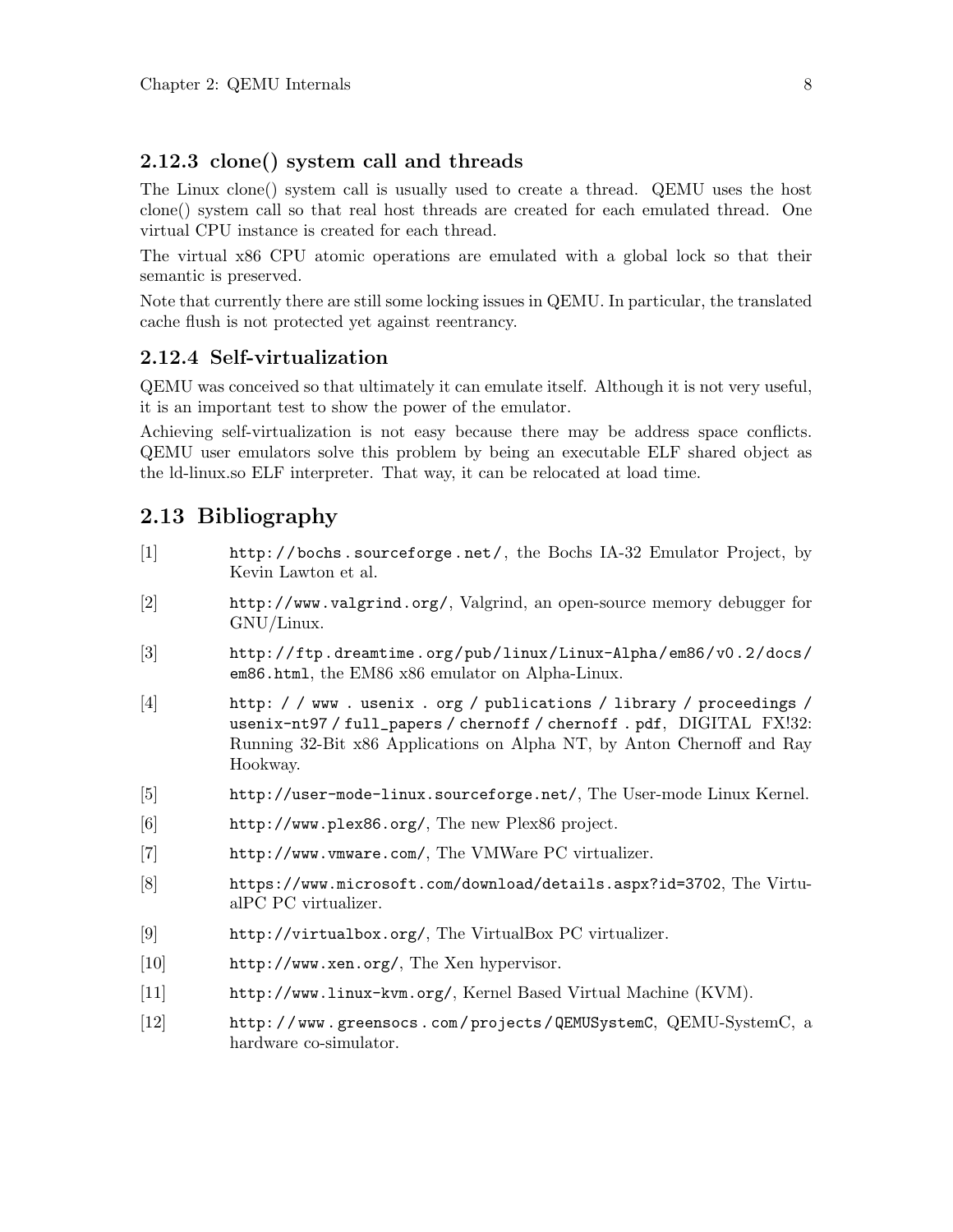## <span id="page-10-0"></span>3 Regression Tests

In the directory tests/, various interesting testing programs are available. They are used for regression testing.

## 3.1 test-i386

This program executes most of the 16 bit and 32 bit x86 instructions and generates a text output. It can be compared with the output obtained with a real CPU or another emulator. The target make test runs this program and a diff on the generated output.

The Linux system call modify\_ldt() is used to create x86 selectors to test some 16 bit addressing and 32 bit with segmentation cases.

The Linux system call  $\nu$ m86() is used to test vm86 emulation.

Various exceptions are raised to test most of the x86 user space exception reporting.

#### 3.2 linux-test

This program tests various Linux system calls. It is used to verify that the system call parameters are correctly converted between target and host CPUs.